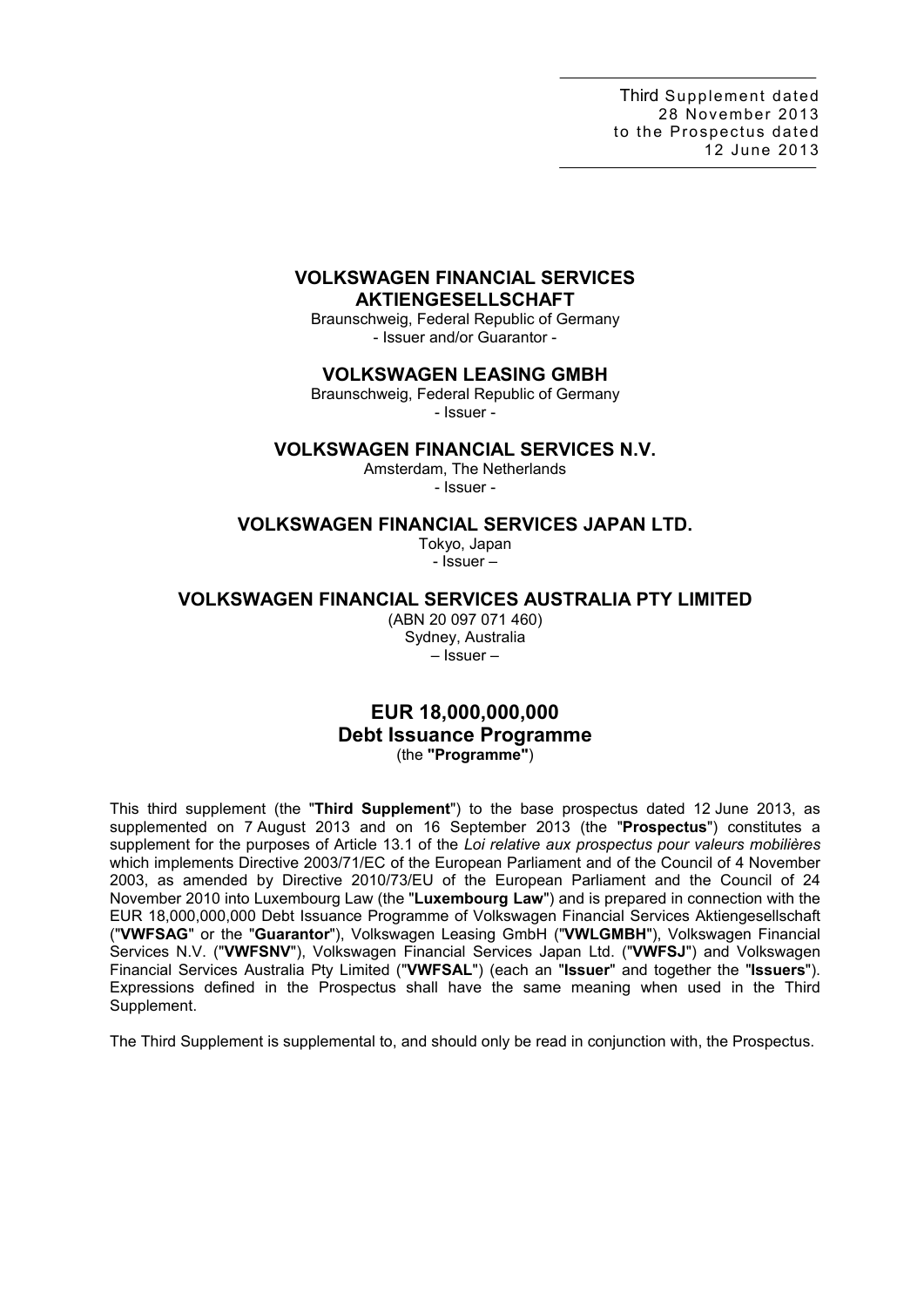The Third Supplement has been prepared in order to amend the terms and conditions for notes with floating interest rates as regards the provisions on reference rates and in order to make further changes to the base prospectus in connection with this. If the terms and conditions are amended hereinafter (see below under IV. Supplemental Information Relating to the Section "English Language Terms and Conditions" and V. Supplemental Information Relating to the Section "Deutsche Fassung der Anleihebedingungen"), then the respective changes are underlined.

The amendments in this Third Supplement shall only apply to Final Terms the date of which falls on or after the date of the Third Supplement.

The Issuers accept responsibility for the information given in the Third Supplement. The Issuers hereby declare, that having taken all reasonable care to ensure that such is the case, the information contained in this Third Supplement, is, to the best of their knowledge, in accordance with the facts and contains no omission likely to affect its import.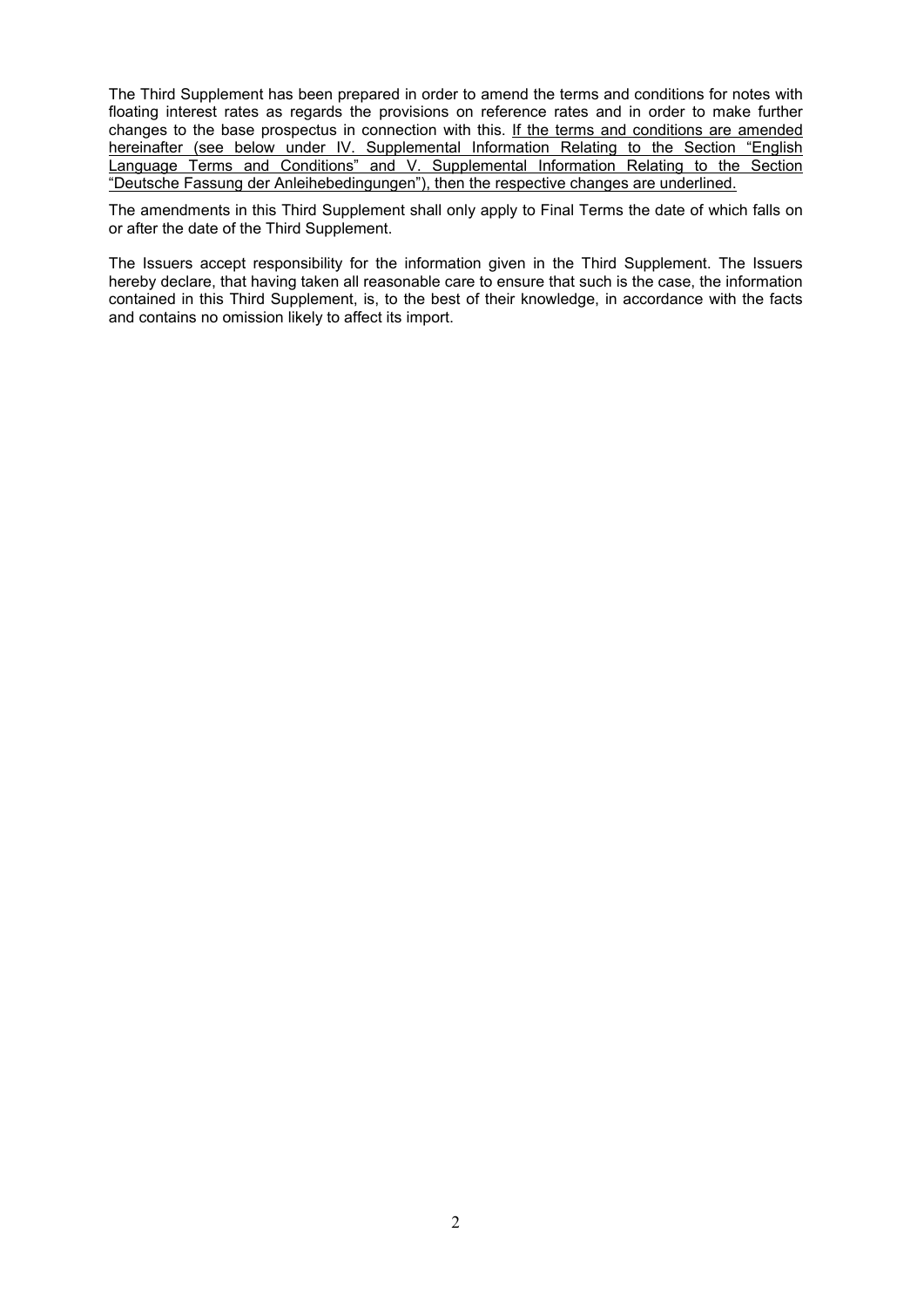# **Table of Contents**

| I. SUPPLEMENTAL INFORMATION RELATING TO THE SECTION "SUMMARY"4               |  |
|------------------------------------------------------------------------------|--|
| II. SUPPLEMENTAL INFORMATION RELATING TO THE SECTION "GERMAN TRANSLATION     |  |
| III. SUPPLEMENTAL INFORMATION RELATING TO THE SECTION "GENERAL DESCRIPTION   |  |
| IV. SUPPLEMENTAL INFORMATION RELATING TO THE SECTION "ENGLISH LANGUAGE       |  |
| V. SUPPLEMENTAL INFORMATION RELATING TO THE SECTION "DEUTSCHE FASSUNG DER    |  |
| VI. SUPPLEMENTAL INFORMATION RELATING TO THE SECTION "FORM OF FINAL TERMS"11 |  |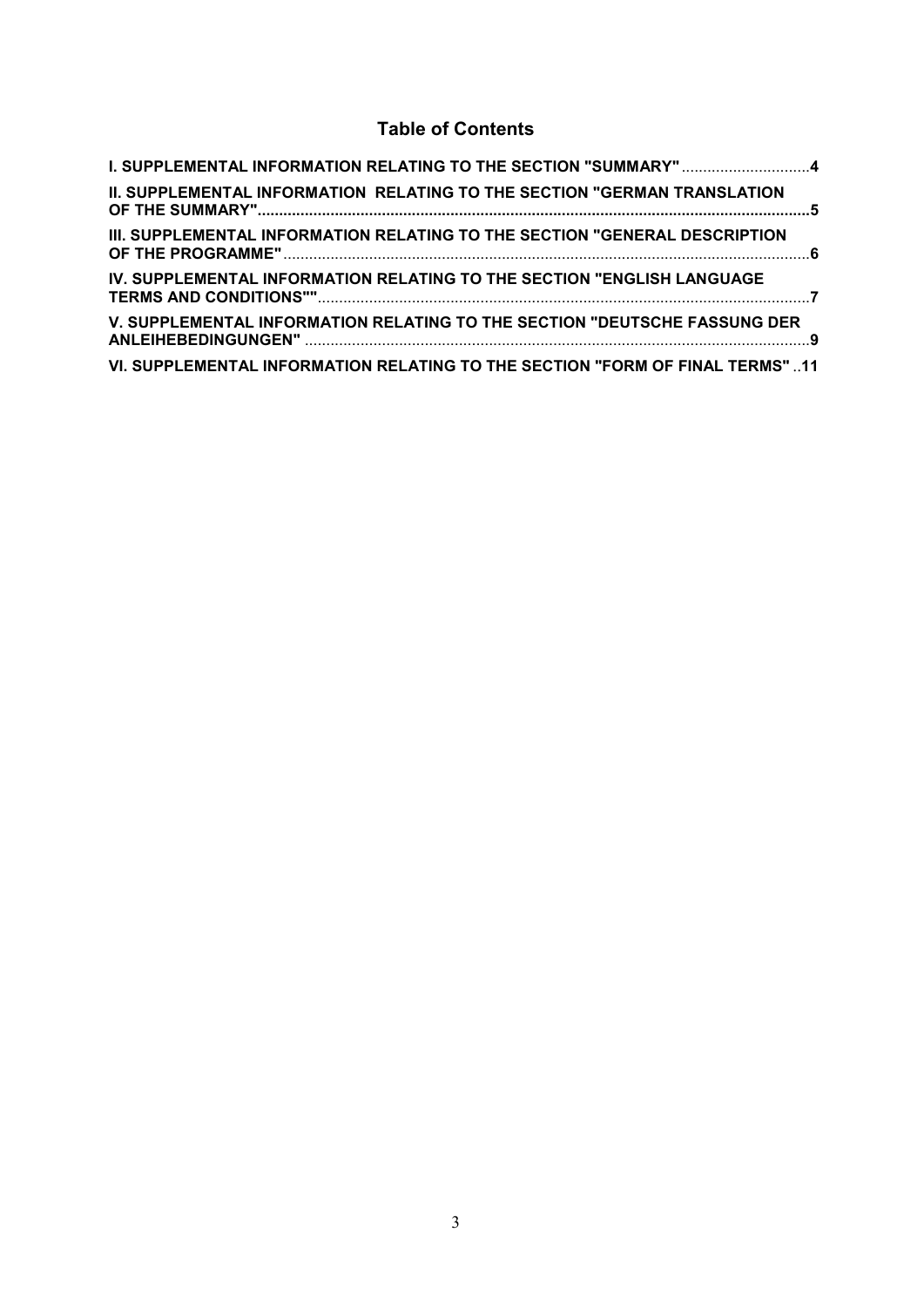## <span id="page-3-0"></span>**I. SUPPLEMENTAL INFORMATION RELATING TO THE SECTION "SUMMARY"**

*1. On page 17 in "Section C – Securities" under "Element C.8 – Rights attached to the securities including ranking and including limitations to those rights", the third paragraph shall be deleted and replaced by the following information:*

#### "**[in the case of Floating Rate Notes insert:**

The Notes will bear a variable interest income at a rate determined on the basis of a reference rate. The reference rate is **[**EURIBOR**][**LIBOR**][insert other reference rate]***.*"

*2. On page 19 in "Section C – Securities" under "Element C.9 – Interest; Redemption", the third paragraph under the header "Interest Rate" shall be deleted and replaced by the following information:*

"**[In the case of Floating Rate Notes insert: [[**●**]**-months**][**EURIBOR**] [**LIBOR**][insert other reference rate] [[**plus**][**minus**]** the margin of **[●]** per cent.**]**. **[**The maximum interest rate is **[●]** per cent. *per annum*.**] [**The minimum interest rate is **[●]** per cent. *per annum*.**]]**"

*3. On page 20 in "Section C – Securities" under "Element C.9 – Interest; Redemption", the paragraph under the header "Underlying on which the interest rate is based" shall be deleted and replaced by the following information:*

"**[In the case of Fixed Rate Notes insert:** Not applicable. The interest rate is not based on an underlying.**] [In the case of Floating Rate Notes insert: [[**●**]**-months**] [**EURIBOR**] [**LIBOR**][insert other reference rate]]**. **[In the case of Fixed to Floating Rate Notes insert:** During the floating rate interest period, the interest rate is based on **[[**●**]**-months**] [**EURIBOR**] [**LIBOR**]]**."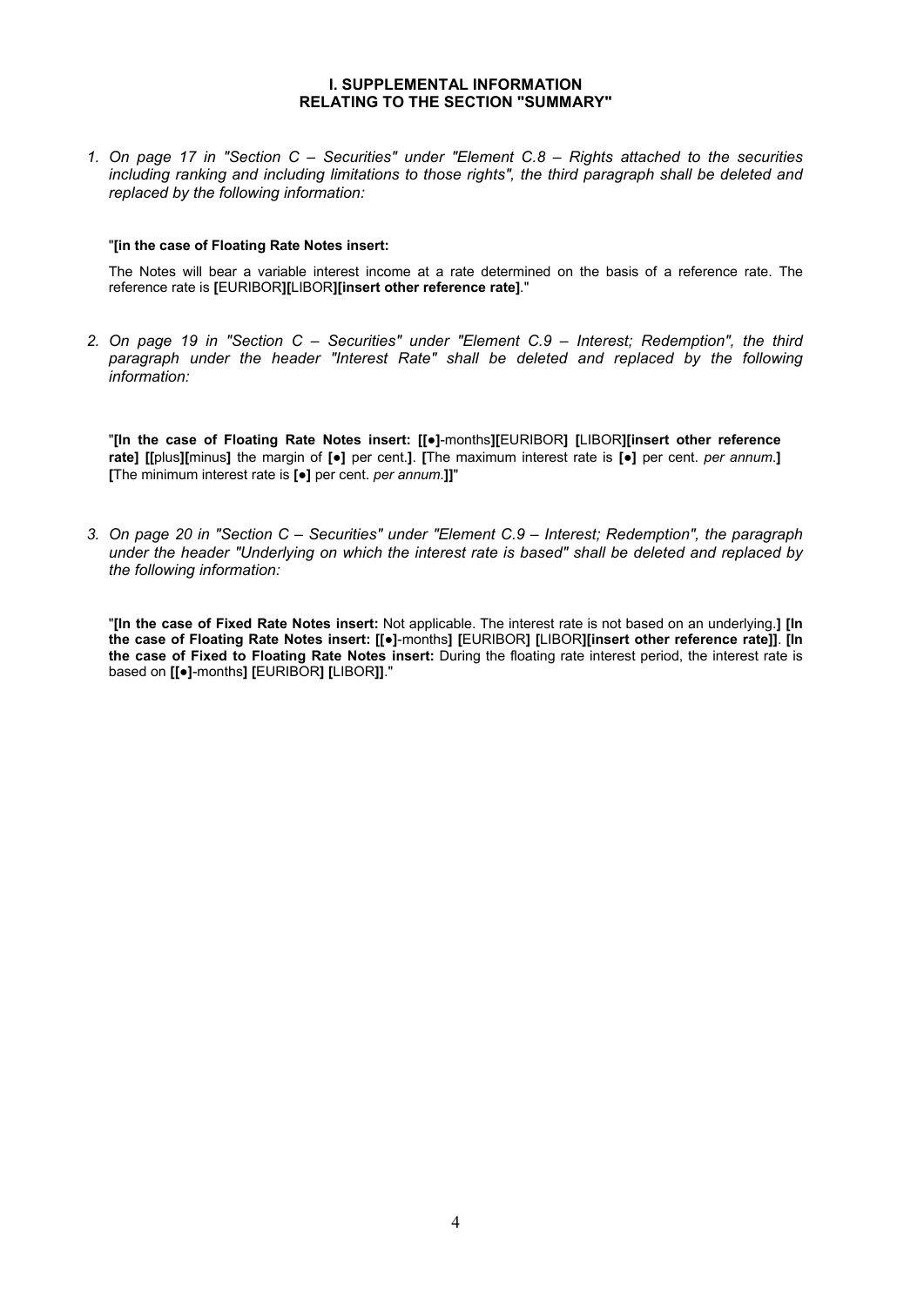## **II. SUPPLEMENTAL INFORMATION RELATING TO THE SECTION "GERMAN TRANSLATION OF THE SUMMARY"**

*1. On page 41 in "Abschnitt C – Wertpapiere" under "Element C.8 – Rechte, die mit den Wertpapieren verbunden sind, einschließlich der Rangordnung und der Beschränkungen dieser Rechte", the third and fourth paragraph shall be deleted and replaced by the following information:*

#### "**[im Fall von variabel verzinslichen Schuldverschreibungen einfügen:**

Die Schuldverschreibungen werden mit einem variablen Zinssatz verzinst, der auf der Grundlage eines Referenzzinssatzes bestimmt wird. Der Referenzzinssatz ist **[**EURIBOR**] [**LIBOR**][anderen Referenzsatz einfügen]**.

**[**Darüberhinaus wird die Marge zum Referenzzinssatz **[**hinzuaddiert**] [**abgezogen**]**.**]**"

*2. On page 43 in "Abschnitt C – Wertpapiere" under "Element C.9 – Zinsen; Rückzahlung", the third paragraph under the header "Zinssatz" shall be deleted and replaced by the following information:*

"**[im Fall von variabel verzinslichen Schuldverschreibungen einfügen: [[●]**-Monats**] [**EURIBOR**] [**LIBOR**][anderen Referenzsatz einfügen] [**zuzüglich**][**abzüglich**]** der Marge in Höhe von **[●]**%**]**. **[**Der Höchstzinssatz beträgt **[●]**% per annum.**] [**Der Mindestzinssatz beträgt **[●]**% per annum.**]]**"

*3. On page 44 in "Abschnitt C – Wertpapiere" under "Element C.9 – Zinsen; Rückzahlung", the paragraph under the header "Basiswert auf dem der Zinssatz basiert" shall be deleted and replaced by the following information:*

"**[im Fall von fest verzinslichen Schuldverschreibungen einfügen:** Nicht anwendbar. Der Zinssatz basiert nicht auf einem Basiswert.**] [im Fall von variabel verzinslichen Schuldverschreibungen einfügen:** Der **[[●]**- Monats**] [**EURIBOR**] [**LIBOR**][anderen Referenzsatz einfügen]]**. **[im Fall von fest zu variabel verzinslichen Schuldverschreibungen einfügen:** Während der variablen Zinsperiode basiert der Zinssatz auf dem **[[●]**- Monats**] [**EURIBOR**] [**LIBOR**]**."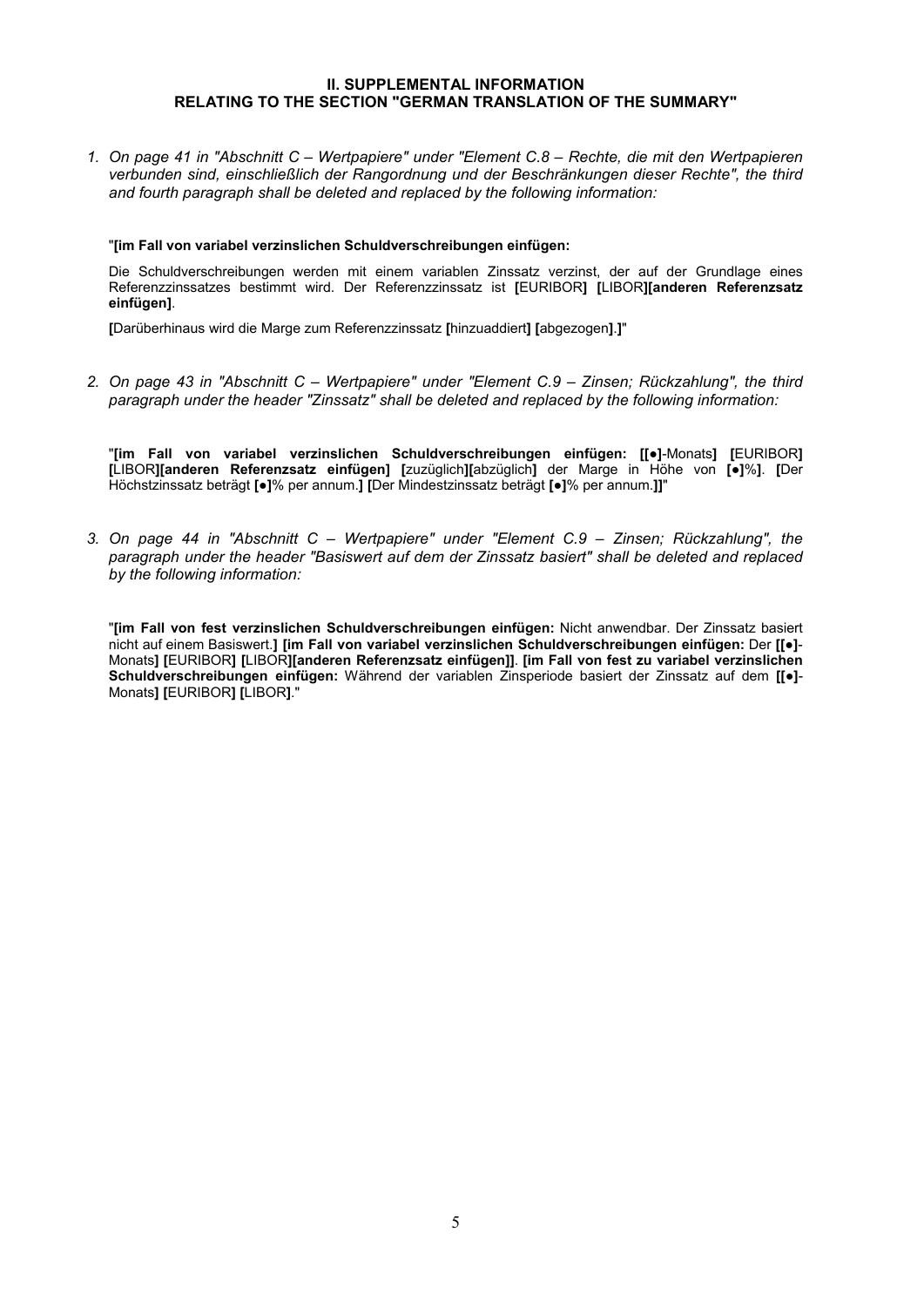## **III. SUPPLEMENTAL INFORMATION RELATING TO THE SECTION "GENERAL DESCRIPTION OF THE PROGRAMME"**

*On page 93 in subsection "II. Description of the Notes" the first paragraph under the header "Floating Rate Notes (Option II of the Terms and Conditions)" shall be deleted and replaced by the following information:*

"Floating Rate Notes bear a variable interest income. Floating Rate Notes will bear interest on such basis as may be agreed between the relevant Issuer and the relevant Dealer(s), as indicated in the relevant Final Terms. The rate of interest may be determined on the basis of a reference rate. Reference rate may be EURIBOR, LIBOR or another reference rate as specified in the relevant Final Terms."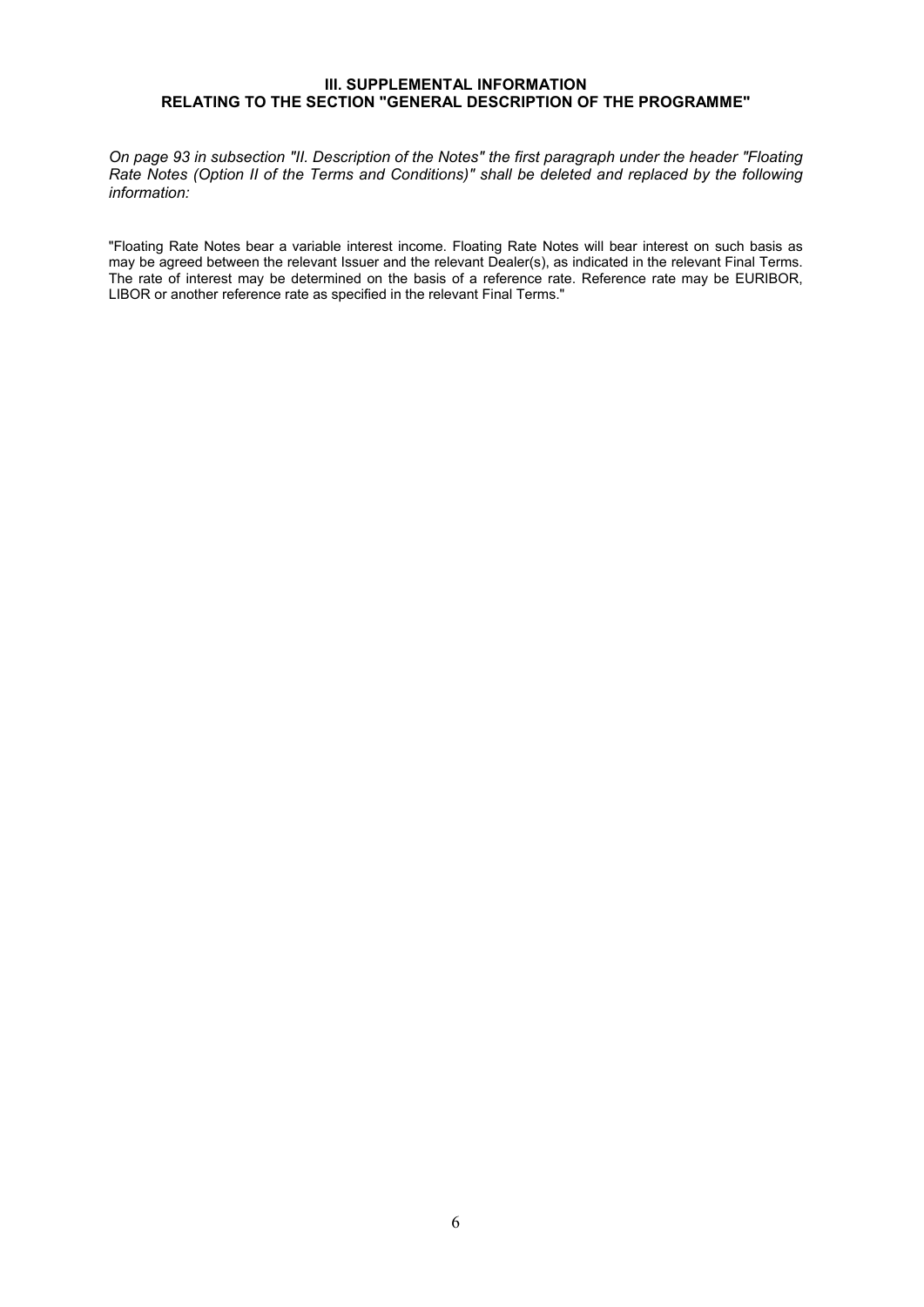## **IV. SUPPLEMENTAL INFORMATION RELATING TO THE SECTION "ENGLISH LANGUAGE TERMS AND CONDITIONS"**

*On page 121 et seq. in subsection "Option II. Terms and Conditions for Notes with floating interest rates" the provisions in "§ 3 (2) – Rate of Interest." shall be deleted and replaced by the following provisions:*

- " (2) *Rate of Interest.* The rate of interest (the "**Rate of Interest**") for each Interest Period (as defined below) will, except as provided below, be the offered quotation **[**(**[**● month**][**EURIBOR**][**LIBOR**][insert other reference rate]**)**]** (expressed as a percentage rate *per annum*) for deposits in the Specified Currency for that Interest Period which appears on the Screen Page as of **[**11:00 a.m.**][**●**]** (**[**Brussels**] [**London**] [insert other financial center]** time) on the Interest Determination Date (as defined below) **[in the case of a Margin insert: [**plus**] [**minus**]** the Margin (as defined below)**]**, all as determined by the Calculation Agent. "**Interest Period**" means each period from (and including) the Interest Commencement Date to (but excluding) the first Interest Payment Date and from (and including) each Interest Payment Date to (but excluding) the following Interest Payment Date. "**Interest Determination Date**" means the **[**second**] [insert other applicable number of days] [**London**] [**TARGET**] [insert the Relevant Financial Centre]** Business Day **[**prior to the commencement**]** of the relevant Interest Period. **In the case of a TARGET Business Day insert: [**"**TARGET Business Day**" means a day (other than a Saturday or a Sunday) on which all relevant parts of TARGET are open to effect payments.**]**
	- **[**"**[London][insert other Relevant Financial Centre] Business Day**" means a day (other than a Saturday or Sunday) on which commercial banks are open for business (including dealings in foreign exchange and foreign currency) in **[**London**][insert other Relevant Financial Centre]**.**]**

**In the case of a Margin insert: [**"**Margin**" means **[insert Margin]** per cent. *per annum*.**]**

"**Screen Page**" means **[insert Screen Page]** or any successor page.

If the Screen Page is not available or if no such quotation appears as at such time, the Calculation Agent shall request the Reference Banks (as defined below) to provide the Calculation Agent with its offered quotation (expressed as a percentage rate *per annum*) for deposits in the Specified Currency for the relevant Interest Period to leading banks in the **[**London**] [insert other financial center]** interbank market **[**in the Euro-Zone**]** at approximately **[**11.00 a.m.**][**●**]** (**[**Brussels**] [**London**] [insert other location]** time) on the Interest Determination Date. If two or more of the Reference Banks provide the Calculation Agent with such offered quotations, the Rate of Interest for such Interest Period shall be the arithmetic mean (rounded if necessary to the nearest **[if the Reference Rate is EURIBOR insert:** one thousandth**] [if the Reference Rate is LIBOR insert:** one hundredthousandth**] [if the Reference Rate is neither EURIBOR or LIBOR insert:**  ●**]** of a percentage point, with **[if the Reference Rate is EURIBOR insert:**  0.0005**] [if the Reference Rate is LIBOR insert:** 0.000005**][if the Reference Rate is neither EURIBOR or LIBOR insert:** ●**]** being rounded upwards) of such offered quotations **[if Margin insert: [**plus**] [**minus**]** the Margin**]**, all as determined by the Calculation Agent.

If on any Interest Determination Date only one or none of the Reference Banks provides the Calculation Agent with such offered quotations as provided in the preceding paragraph, the Rate of Interest for the relevant Interest Period shall be the rate *per annum* which the Calculation Agent determines as being the arithmetic mean (rounded if necessary to the nearest **[if the Reference Rate is EURIBOR insert:** one thousandth**] [if the Reference Rate is LIBOR insert:** one hundred-thousandth**] [if the** 

**In the case of a Non-TARGET** 

**Business Day insert:**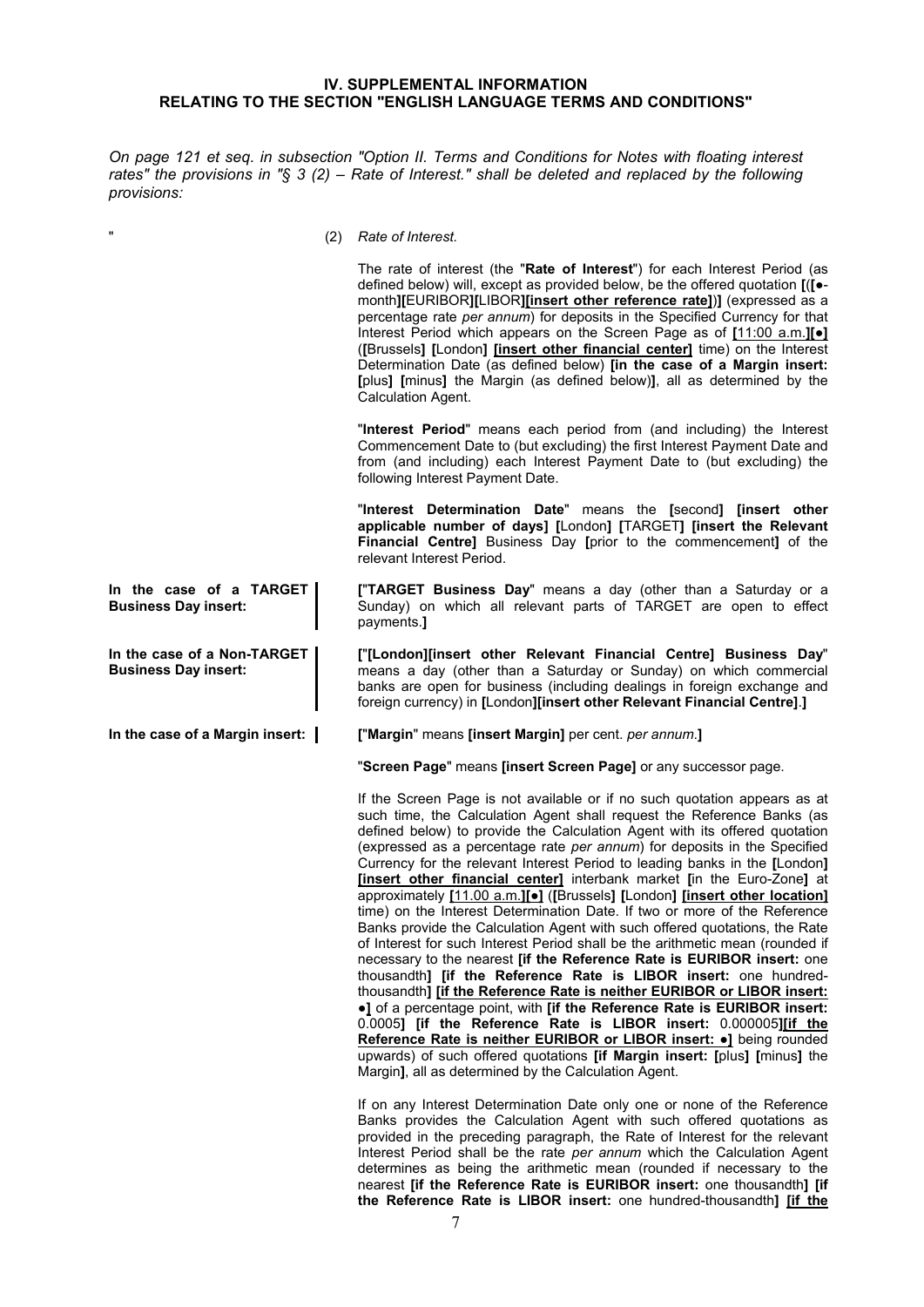**Reference Rate is neither EURIBOR or LIBOR insert:** ●**]** of a percentage point, with **[if the Reference Rate is EURIBOR insert:** 0.0005**] [if the Reference Rate is LIBOR insert:** 0.000005**] [if the Reference Rate is neither EURIBOR or LIBOR insert:** ●**]** being rounded upwards) of the rates, as communicated to (and at the request of) the Calculation Agent by the Reference Banks or any two or more of them, at which such banks were offered, as at **[**11.00 a.m.**][**●**]** (**[**Brussels**] [**London**] [insert other location]** time) on the relevant Interest Determination Date, deposits in the Specified Currency for the relevant Interest Period by leading banks in the **[**London**][insert other financial center]** interbank market **[**in the Euro-Zone**] [if Margin insert: [**plus**] [**minus**]** the Margin**]** or, if fewer than two of the Reference Banks provide the Calculation Agent with such offered rates, the offered rate for deposits in the Specified Currency for the relevant Interest Period, or the arithmetic mean (rounded as provided above) of the offered rates for deposits in the Specified Currency for the relevant Interest Period, at which, on the relevant Interest Determination Date, any one or more banks (which bank or banks is or are in the opinion of the Calculation Agent and the Issuer suitable for such purpose) inform(s) the Calculation Agent it is or they are quoting to leading banks in the **[**London**][insert other financial center]** interbank market **[**in the Euro-Zone**]** (or, as the case may be, the quotations of such bank or banks to the Calculation Agent) **[if Margin insert: [**plus**] [**minus**]** the Margin**]**. If the Rate of Interest cannot be determined in accordance with the foregoing provisions of this paragraph, the Rate of Interest shall be the offered quotation or the arithmetic mean of the offered quotations on the Screen Page, as described above, on the last day preceding the Interest Determination Date on which such quotations were offered **[if Margin insert: [**plus**] [**minus**]** the Margin (though substituting, where a different Margin is to be applied to the relevant Interest Period from that which applied to the last preceding Interest Period, the Margin relating to the relevant Interest Period in place of the Margin relating to that last preceding Interest Period)**]**.

As used herein, "**Reference Banks**" means **[if no other Reference Banks are specified in the Final Terms, insert:** those offices of **[if the Reference Rate is EURIBOR insert:** not less than four of**]** such banks whose offered rates were used to determine such quotation when such quotation last appeared on the Screen Page**] [if other Reference Banks are specified in the Final Terms, insert here].**

**[**"**Euro-Zone**" means the region comprised of those member states of the European Union that have adopted, or will have adopted from time to time, the single currency in accordance with the Treaty establishing the European Community (signed in Rome on 25 March 1957), as amended by the Treaty on European Union (signed in Maastricht on 7 February 1992), the Amsterdam Treaty of 2 October 1997 and the Treaty of Lisbon of 13 December 2007, as further amended from time to time.**]**"

**In the case of the interbank market in the Euro-Zone insert:**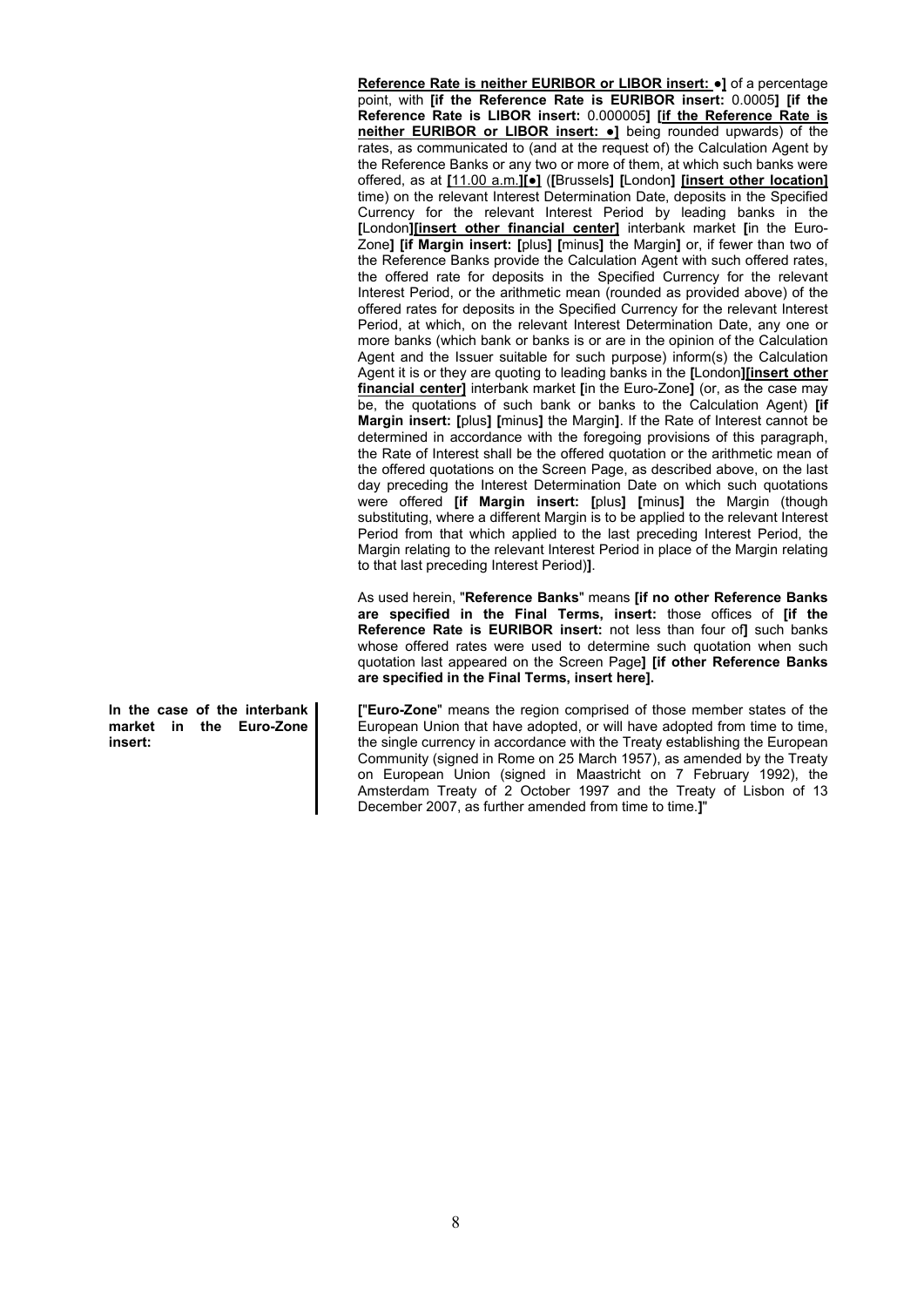## **V. SUPPLEMENTAL INFORMATION RELATING TO THE SECTION "DEUTSCHE FASSUNG DER ANLEIHEBEDINGUNGEN"**

*On page 190 et seq. in subsection "Option II. Anleihebedingungen für Schuldverschreibungen mit variabler Verzinsung" the provisions in "§ 3 (2) – Zinssatz." shall be deleted and replaced by the following provisions:*

" (2) *Zinssatz*.

Der Zinssatz (der "**Zinssatz**") für jede Zinsperiode (wie nachstehend definiert) ist, sofern nachstehend nichts abweichendes bestimmt wird, der Angebotssatz **[**(**[**●-month**][**EURIBOR**][**LIBOR**][anderen Referenzsatz einfügen]**)**]** (ausgedrückt als Prozentsatz *per annum*), für Einlagen in der Festgelegten Währung für die jeweilige Zinsperiode, der auf der Bildschirmseite am Zinsfestlegungstag (wie nachstehend definiert) um **[**11.00**][**●**]** Uhr (**[**Brüsseler**] [**Londoner**] [anderen Ort einfügen]** Zeit) angezeigt wird **[im Falle einer Marge: [**zuzüglich**] [**abzüglich**]** der Marge (wie nachstehend definiert)**]**, wobei alle Festlegungen durch die Berechnungsstelle erfolgen. "**Zinsperiode**" bezeichnet den Zeitraum von dem Verzinsungsbeginn (einschließlich) bis zum ersten Zinszahlungstag (ausschließlich) bzw. von jedem Zinszahlungstag (einschließlich) bis zum jeweils darauffolgenden Zinszahlungstag (ausschließlich). "**Zinsfestlegungstag**" bezeichnet den **[**zweiten**] [andere anwendbare Anzahl an Tagen einfügen] [**London**] [**TARGET**] [andere Relevante Finanzzentren einfügen]** Geschäftstag **[**vor Beginn**]** der jeweiligen Zinsperiode. **Im Fall eines TARGET Geschäftstags einfügen: [**"**TARGET Geschäftstag**" bezeichnet einen Tag (außer einem Samstag oder Sonntag), an dem alle betroffenen Bereiche des TARGET offen sind, um Zahlungen abzuwickeln.**] Im Fall von keinem TARGET Geschäftstag einfügen: [**"**[London][andere Relevante Finanzzentren einfügen]] Geschäftstag**" bezeichnet einen Tag (außer einem Samstag oder Sonntag) an dem Geschäftsbanken für Geschäfte (einschließlich Devisen- und Sortengeschäfte) geöffnet sind in **[[London] [andere Relevante Finanzzentren einfügen]**.**] Im Fall einer Marge einfügen: [**"**Marge**" bezeichnet **[Marge einfügen]** % *per annum.***]** "**Bildschirmseite**" bezeichnet **[Bildschirmseite einfügen]** oder jede Nachfolgeseite. Sollte die Bildschirmseite nicht zur Verfügung stehen oder wird zu der genannten Zeit kein Angebotssatz angezeigt, wird die Berechnungsstelle von den Referenzbanken (wie nachstehend definiert) deren jeweilige Angebotssätze (jeweils als Prozentsatz *per annum* ausgedrückt) für Einlagen in der Festgelegten Währung für die betreffende Zinsperiode bei führenden Banken im **[**Londoner**][anderes Finanzzentrum einfügen]** Interbanken-Markt **[**in der Euro-Zone**]** um ca. **[**11.00**][**●**]** Uhr **[**Brüsseler**] [**Londoner**] [anderen Ort einfügen]** Ortszeit am Zinsfestlegungstag anfordern.

Falls zwei oder mehr Referenzbanken der Berechnungsstelle solche Angebotssätze nennen, ist der Zinssatz für die betreffende Zinsperiode das arithmetische Mittel (falls erforderlich auf- oder abgerundet auf das nächste **[falls der Referenzsatz EURIBOR ist, einfügen:** 1/1.000**] [falls der Referenzsatz LIBOR ist, einfügen:** 1/100.000**] [falls der Referenzsatz weder EURIBOR noch LIBOR ist, einfügen:** ●**]**%, wobei **[falls der Referenzsatz EURIBOR ist, einfügen:** 0,0005**] [falls der Referenzsatz LIBOR ist, einfügen:**  0,000005**] [falls der Referenzsatz weder EURIBOR noch LIBOR ist, einfügen:** ●**]** aufgerundet wird) dieser Angebotssätze **[im Falle einer Marge einfügen: [**zuzüglich**] [**abzüglich**]** der Marge**]**, wobei alle Festlegungen durch die Berechnungsstelle erfolgen.

Falls an einem Zinsfestlegungstag nur eine oder keine der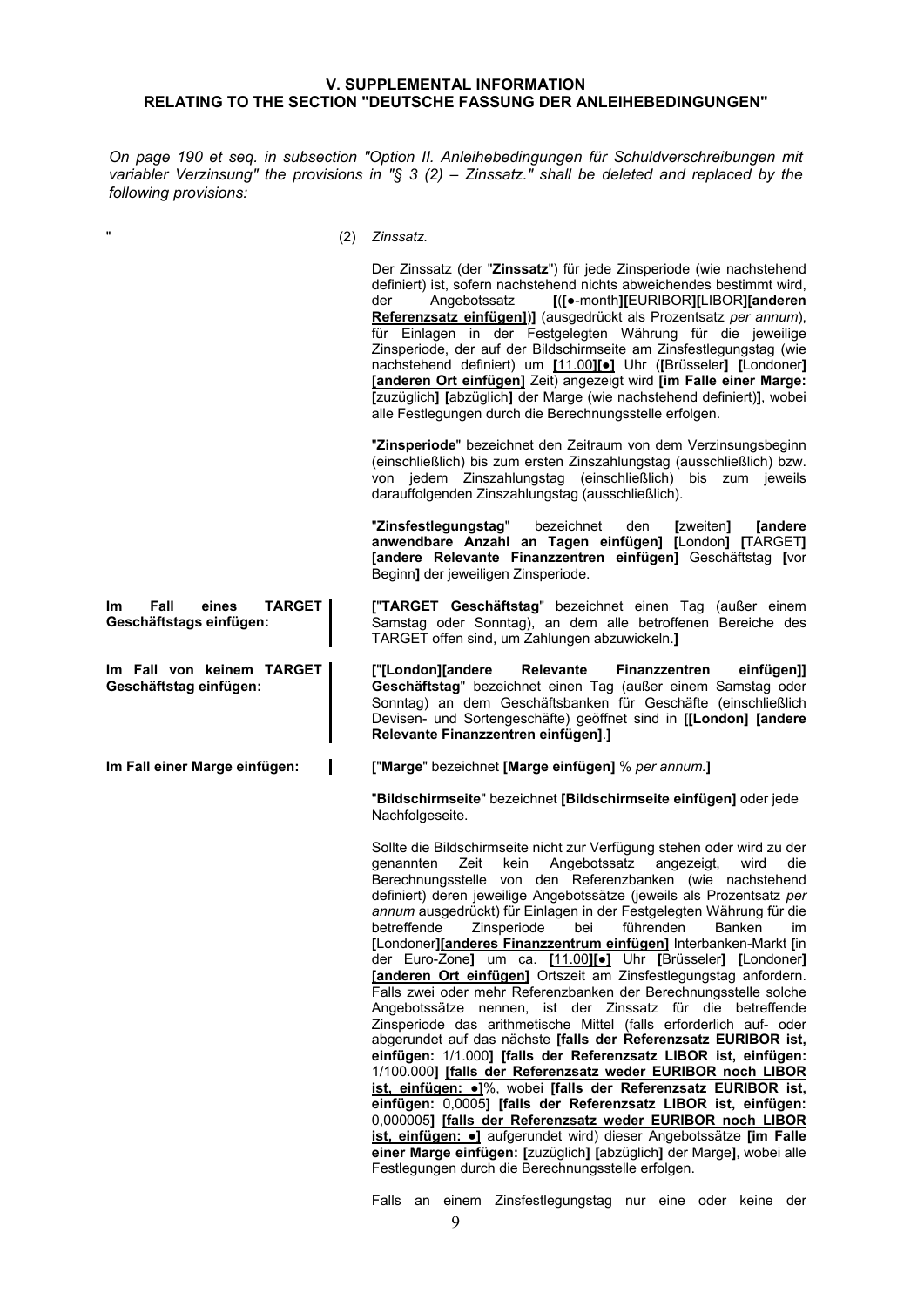Referenzbanken der Berechnungsstelle solche im vorstehenden Absatz beschriebenen Angebotssätze nennt, ist der Zinssatz für die betreffende Zinsperiode der Satz *per annum*, den die Berechnungsstelle als das arithmetische Mittel (falls erforderlich, aufoder abgerundet auf das nächste **[falls der Referenzsatz EURIBOR ist, einfügen:** 1/1.000**] [falls der Referenzsatz LIBOR ist, einfügen:** 1/100.000**] [falls der Referenzsatz weder EURIBOR noch LIBOR ist, einfügen:** ●**]**%, wobei **[falls der Referenzsatz EURIBOR ist, einfügen:** 0,0005**] [falls der Referenzsatz LIBOR ist, einfügen:**  0,000005**] [falls der Referenzsatz weder EURIBOR noch LIBOR ist, einfügen:** *●***]** aufgerundet wird) der Angebotssätze ermittelt, die die Referenzbanken bzw. zwei oder mehrere von ihnen der Berechnungsstelle auf deren Anfrage als den jeweiligen Satz nennen, zu dem ihnen um **[**11.00**][**●**]** Uhr **[**Brüsseler**] [**Londoner**] [anderen Ort einfügen]** Zeit an dem betreffenden Zinsfestlegungstag Einlagen in der Festgelegten Währung für die betreffende Zinsperiode von führenden Banken im **[**Londoner**][anderes Finanzzentrum einfügen]** Interbanken-Markt **[**in der Euro-Zone**]** angeboten werden **[im Falle der Marge einfügen: [**zuzüglich**] [**abzüglich**]** der Marge**]**; falls weniger als zwei der Referenzbanken der Berechnungsstelle solche Angebotssätze nennen, dann soll der Zinssatz für die betreffende Zinsperiode der Angebotssatz für Einlagen in der Festgelegten Währung für die betreffende Zinsperiode, oder das arithmetische Mittel (gerundet wie oben beschrieben) der Angebotssätze für Einlagen in der Festgelegten Währung für die betreffende Zinsperiode sein, den bzw. die eine oder mehrere Banken (die nach Ansicht der Berechnungsstelle und der Emittentin für diesen Zweck geeignet sind) der Berechnungsstelle als Sätze bekannt geben, die sie an dem betreffenden Zinsfestlegungstag gegenüber führenden Banken am **[**Londoner**][anderes Finanzzentrum einfügen]** Interbanken-Markt **[**in der Euro-Zone**]** (bzw. den diese Banken gegenüber der Berechnungsstelle) nennen **[im Falle einer Marge einfügen: [**zuzüglich**] [**abzüglich**]** der Marge**]**. Für den Fall, dass der Zinssatz nicht gemäß den vorstehenden Bestimmungen dieses Absatzes ermittelt werden kann, ist der Zinssatz der Angebotssatz oder das arithmetische Mittel der Angebotssätze auf der Bildschirmseite, wie vorstehend beschrieben, an dem letzten Tag vor dem Zinsfestlegungstag, an dem diese Angebotssätze angezeigt wurden **[im Falle einer Marge einfügen: [**zuzüglich**][**abzüglich**]** der Marge (wobei jedoch, falls für die relevante Zinsperiode eine andere Marge als für die unmittelbar vorhergehende Zinsperiode gilt, die relevante Marge an die Stelle der Marge für die vorhergehende Zinsperiode tritt)**]**.

"**Referenzbanken**" bezeichnen **[falls in den Endgültigen Bedingungen keine anderen Referenzbanken bestimmt werden, einfügen:** diejenigen Niederlassungen von **[falls der Referenzzinssatz EURIBOR ist einfügen:** mindestens vier**]** derjenigen Banken, deren Angebotssätze zur Ermittlung des relevanten Angebotssatzes zu dem Zeitpunkt benutzt wurden, als solch ein Angebot letztmals auf der relevanten Bildschirmseite angezeigt wurde**] [falls in den Endgültigen Bedingungen andere Referenzbanken bestimmt werden, sind sie hier einzufügen]**.**]**

**[**"**Euro-Zone**" bezeichnet das Gebiet derjenigen Mitgliedstaaten der Europäischen Union, die gemäß dem Vertrag über die Gründung der Europäischen Gemeinschaft (unterzeichnet in Rom am 25. März 1957), geändert durch den Vertrag über die Europäische Union (unterzeichnet in Maastricht am 7. Februar 1992), den Amsterdamer Vertrag vom 2. Oktober 1997 und den Vertrag von Lissabon vom 13. Dezember 2007, in seiner jeweiligen Fassung, eine einheitliche Währung eingeführt haben oder jeweils eingeführt haben werden.**]***"*

**Im Fall des Interbankenmarktes in der Euro-Zone einfügen:**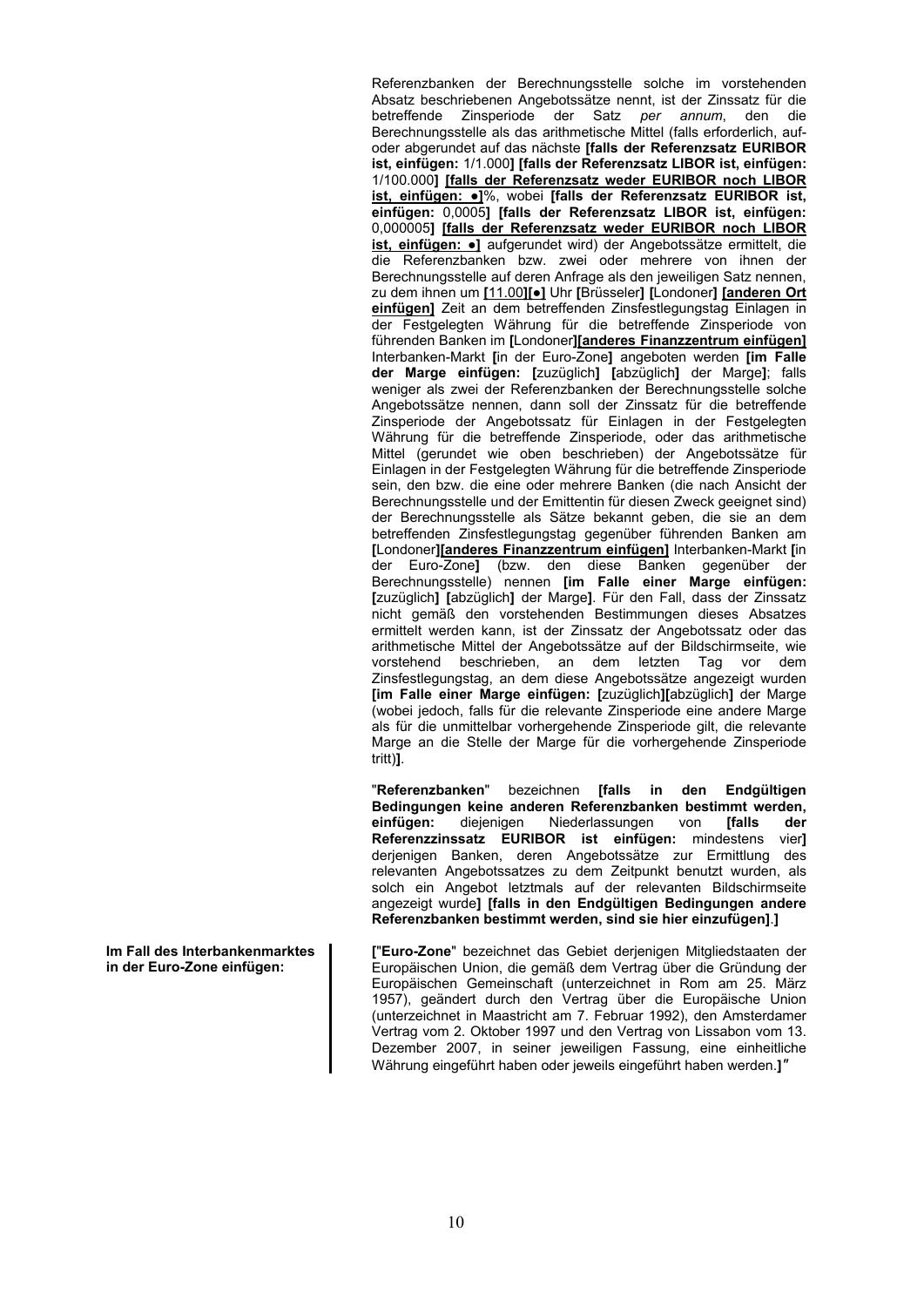## **VI. SUPPLEMENTAL INFORMATION RELATING TO THE SECTION "FORM OF FINAL TERMS"**

*1. On page 253 the information in subsection "[Option II. Notes with floating interest rate" under "Rate of Interest" shall be supplemented by adding the following paragraph after the second paragraph:*

| " $\Box$ other reference rate (relevant time / location for relevant time /                                                                                                   | <b>Specify</b>                         |
|-------------------------------------------------------------------------------------------------------------------------------------------------------------------------------|----------------------------------------|
| relevant Interbank Market / rounding provision)<br>Anderer Referenzsatz (relevante Ortszeit / Ort für relevante Ortszeit /<br>relevanter Interbankenmarkt / Rundungsregelung) | [angeben]                              |
| Screen page<br><b>Bildschirmseite</b>                                                                                                                                         |                                        |
| <b>Business Day</b><br>Geschäftstag                                                                                                                                           | [financial center]<br>[Finanzzentrum]" |

*2. On page 265 in subsection "Part II.: Other information – 2. Information concerning the Notes (other than those related to specific articles of the terms and conditions" under "Information in relation to the underlying" the second paragraph shall be deleted and replaced with the following information:*

"Details of historic **[**EURIBOR**][**LIBOR**][insert other [**Reuters **[***●***]][**specify details**] reference ratel** rates and the further performance as well as their volatility can be obtained from *Einzelheiten zu vergangenen* **[***EURIBOR***] [***Reuters* **[***●***]][***Einzelheiten einfügen***] [***LIBOR***][anderen Referenzsatz einfügen]** *Sätzen und Informationen über künftige Entwicklungen sowie ihre Volatilität können abgerufen werden unter*"

*3. On page 271 in subsection "Part II.: Other information – 5. Additional information" under "Listing" both paragraphs shall be deleted and replaced with the following information:*

"The above Final Terms comprise the details required to list this issue of Notes (as from **[insert Issue Date for the Notes]**) pursuant to the EUR 18,000,000,000 Debt Issuance Programme of Volkswagen Financial Services Aktiengesellschaft, Volkswagen Leasing GmbH, Volkswagen Financial Services N.V. Volkswagen Financial Services Japan Ltd. and Volkswagen Financial Services Australia Pty Limited.

*Die vorstehenden Endgültigen Bedingungen enthalten die Angaben, die für die Zulassung dieser Emission von Schuldverschreibungen gemäß dem EUR 18.000.000.000 Debt Issuance Programme der Volkswagen Financial Services Aktiengesellschaft, Volkswagen Leasing GmbH, Volkswagen Financial Services N.V., Volkswagen Financial Services Japan Ltd. und Volkswagen Financial Services Australia Pty Limited (ab dem* **[***Tag der Begebung der Schuldverschreibungen einfügen***]***)* erforderlich sind.**]**"